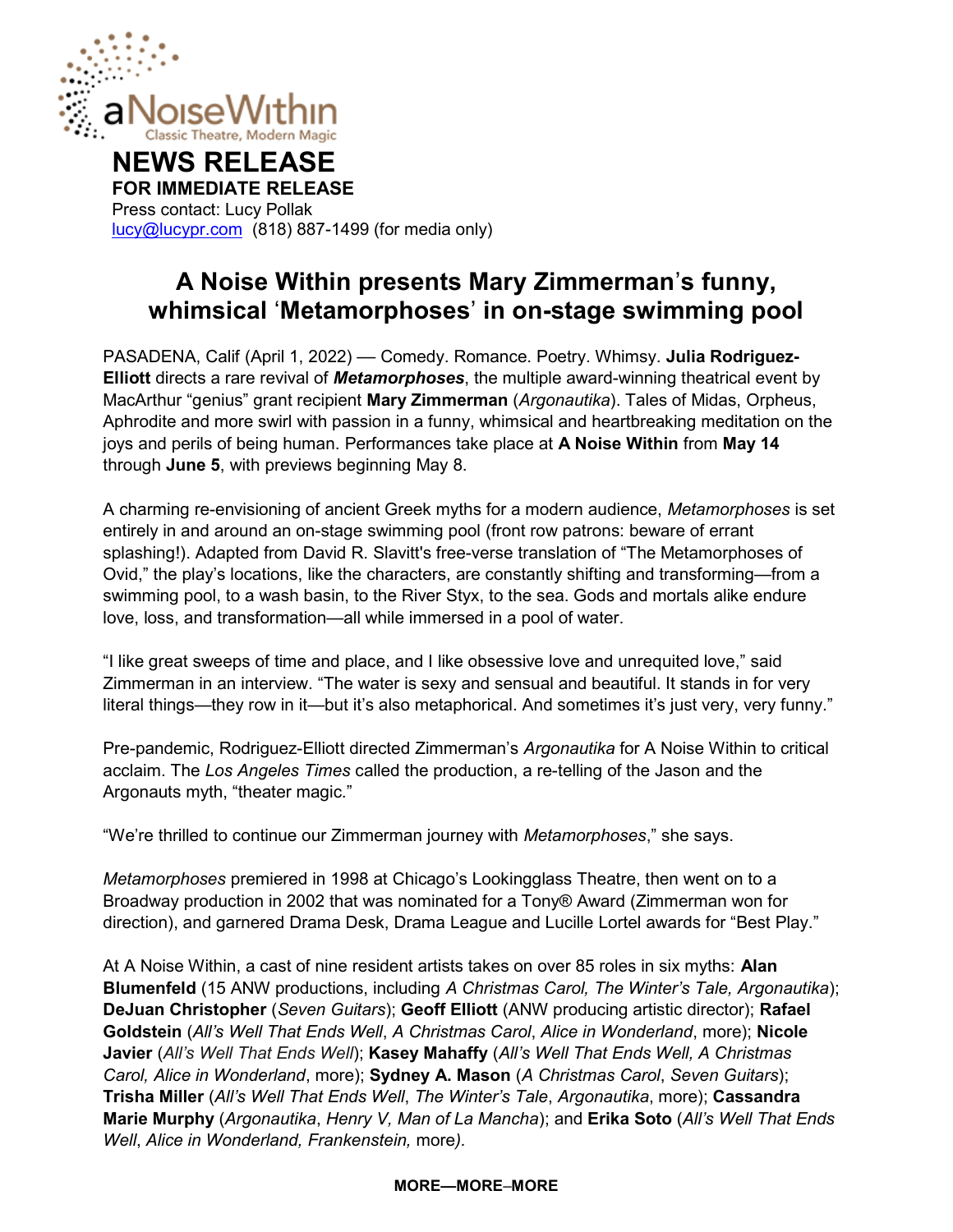The creative team includes scenic designer François-Pierre Couture; lighting designer Ken Booth; composer and sound designer Robert Oriol; costume designer Garry Lennon; properties designer Shen Heckel; fight choreographer Kenneth R. Merckx, Jr.; and dramaturg Miranda Johnson-Haddad. The production stage manager is Amy Rowell.

Mary Zimmerman is a writer and director specializing in the adaptation of classic stories of world literature for the stage. Her work is known for its striking visual nature, vivid storytelling and sensitivity to the original text. She has earned national and international recognition and numerous awards, including the Tony®, Obie and Drama Desk Awards for Metamorphoses, as well as the 1998 MacArthur Fellowship (the "Genius" grant). Other acclaimed works include Journey to the West (named Best Production of the Year by Time magazine), The Odyssey, The Arabian Nights, The Notebooks of Leonardo da Vinci, Eleven Rooms of Proust, The White Snake, The Mirror of the Invisible World, Candide, The Jungle Book, Treasure Island and The Steadfast Tin Soldier. These have been produced variously at Chicago's Lookingglass Theatre (where she is an ensemble member) and the Goodman Theatre (where she is an artistic associate), as well as in New York on Broadway, at the Brooklyn Academy of Music, Second Stage and the Manhattan Theatre Club, and on national stages such as Berkeley Rep, the Oregon Shakespeare Festival, DC Shakespeare and the Guthrie. Her published plays are seen annually in hundreds of productions nationally and around the world, including in China, Brazil, Spain, Canada, Peru, Taiwan, Great Britain and India. With Philip Glass, she created and directed the opera Galileo Galilei.

A Noise Within has been called "an oasis for those who love classic stories" by the Los Angeles Times and is a leading regional producer based in Pasadena, California. ANW's award-winning resident company is committed to representing the entire community at its state-of-the-art, 324-seat performance space. In addition to producing world-class performances of classic theater, the organization runs robust education programs with the goal of inspiring diverse audiences of all ages. ANW believes in working hard on its anti-racist practice across the whole organization. By interpreting its mission to fully engage audiences through community and artist-centered work in multiple creative disciplines, ANW is striving to be a theater that better serves the entire community.

Performances of Metamorphoses take place May 14 through June 5 on Thursdays at 7:30 p.m.; Fridays at 8 p.m.; Saturdays at 2 p.m. and 8 p.m.; and Sundays at 2 p.m. (no 2 p.m. matinee on May 14). Four preview performances will take place on Sunday, May 8 at 2 p.m.; Wednesday, May 11 and Thursday, May 12 at 7:30 p.m.; and Friday, May 13 at 8 p.m.

In addition, there will be six student matinees at 10:30 a.m. on Wednesday, May 11; Tuesday, May 17; Wednesday, May 18; Thursday, May 19, Tuesday, May 24 and Wednesday, May 25. Interested educators should email education@anoisewithin.org.

Tickets start at \$25. Student tickets start at \$18. Tickets to the preview on Thursday, May 12 will be Pay What You Choose, with tickets starting at \$5 (available online beginning at 12 p.m. the Monday prior to that performance). Discounts are available for groups of 10 or more.

## A Noise Within is located at 3352 E Foothill Blvd., Pasadena, CA 91107.

To purchase tickets and for more information, including up-to-date Covid-19 safety protocols on the date of each performance, call (626) 353-3100 or go to www.anoisewithin.org

Click here to download high resolution photos.

#### MORE—MORE—MORE